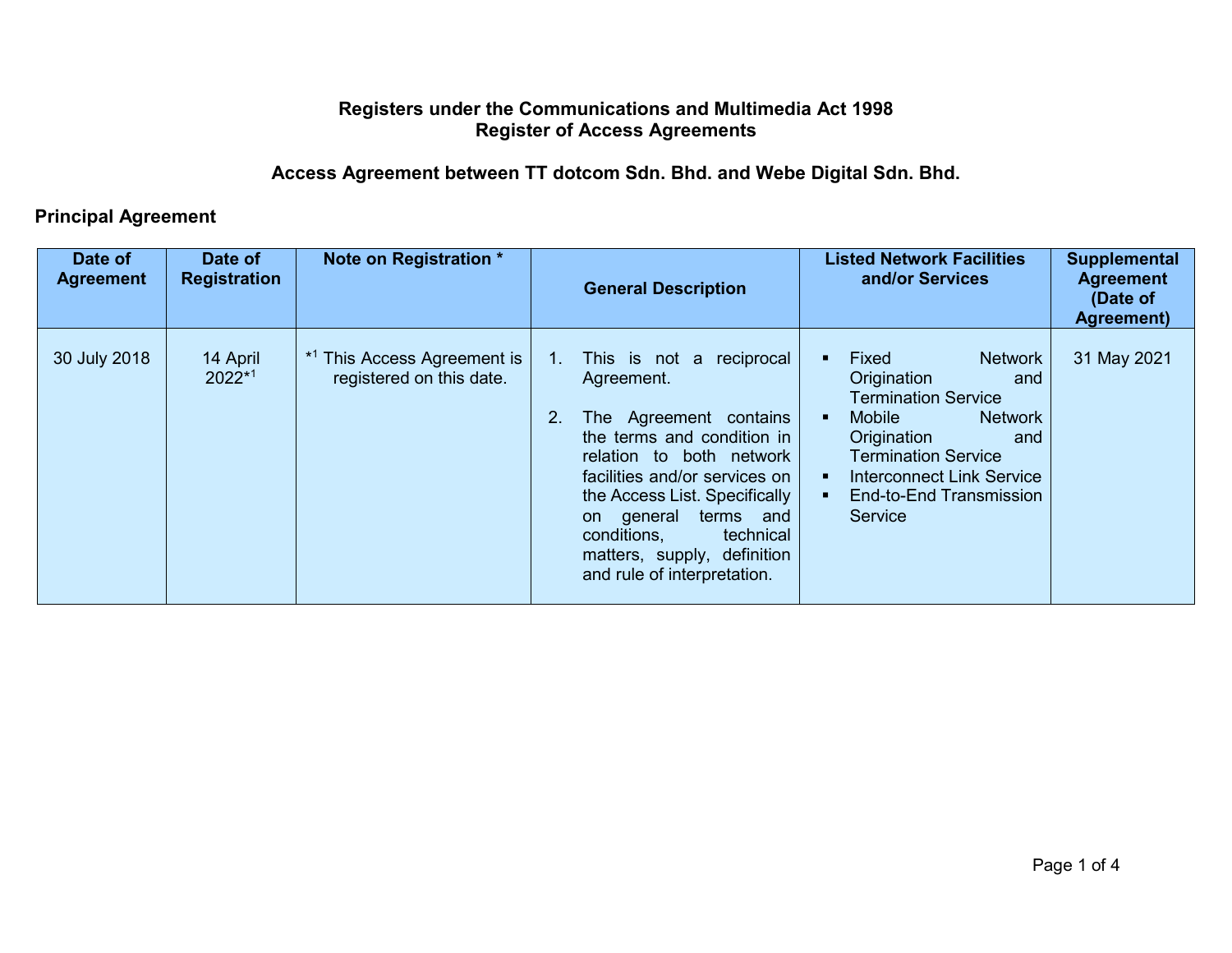## **Supplemental Agreement**

| No. | Date of<br><b>Supplemental</b><br><b>Agreement</b> | <b>Date of Registration</b> | Note on Registration *                                                                                                                                                                                                                                                                                                                                                                                                                                                                                                                                                                                                                                                                                                                                                                     | <b>Listed Network Facilities and/or</b><br><b>Services</b>                                                                                                                                  |
|-----|----------------------------------------------------|-----------------------------|--------------------------------------------------------------------------------------------------------------------------------------------------------------------------------------------------------------------------------------------------------------------------------------------------------------------------------------------------------------------------------------------------------------------------------------------------------------------------------------------------------------------------------------------------------------------------------------------------------------------------------------------------------------------------------------------------------------------------------------------------------------------------------------------|---------------------------------------------------------------------------------------------------------------------------------------------------------------------------------------------|
| 1   | 31 May 2021                                        | 14 April 2022*1             | $*1$<br>This Supplemental Agreement is<br>registered on this date to give further<br>effect<br>to<br>the<br>Commission<br>Determination on the Mandatory<br>Standard on Access, Determination<br>No. 3 of 2016 and the following<br>amendments or modifications to the<br>principal Access Agreement.<br>Amendments to the principal Access<br>Agreement are as follows:<br>1. To delete Condition 3.1.3(i) in<br>Condition 3: Procedures for<br>Requesting New Facilities and<br>Services;<br>2. To amend Condition 3.1.6 in<br>Condition 3: Procedures for<br>Requesting New Facilities and<br>Services;<br>3. To amend Condition 3.5.3 in<br>Condition 3: Procedures for<br>Requesting New Facilities and<br>Services to ensure compliance<br>with paragraph $5.4.16(h)$ of the<br>MSA; | Fixed Network Origination and<br>٠<br><b>Termination Service</b><br>Mobile Network Origination and<br>٠<br><b>Termination Service</b><br><b>Interconnect Link Service</b><br>$\blacksquare$ |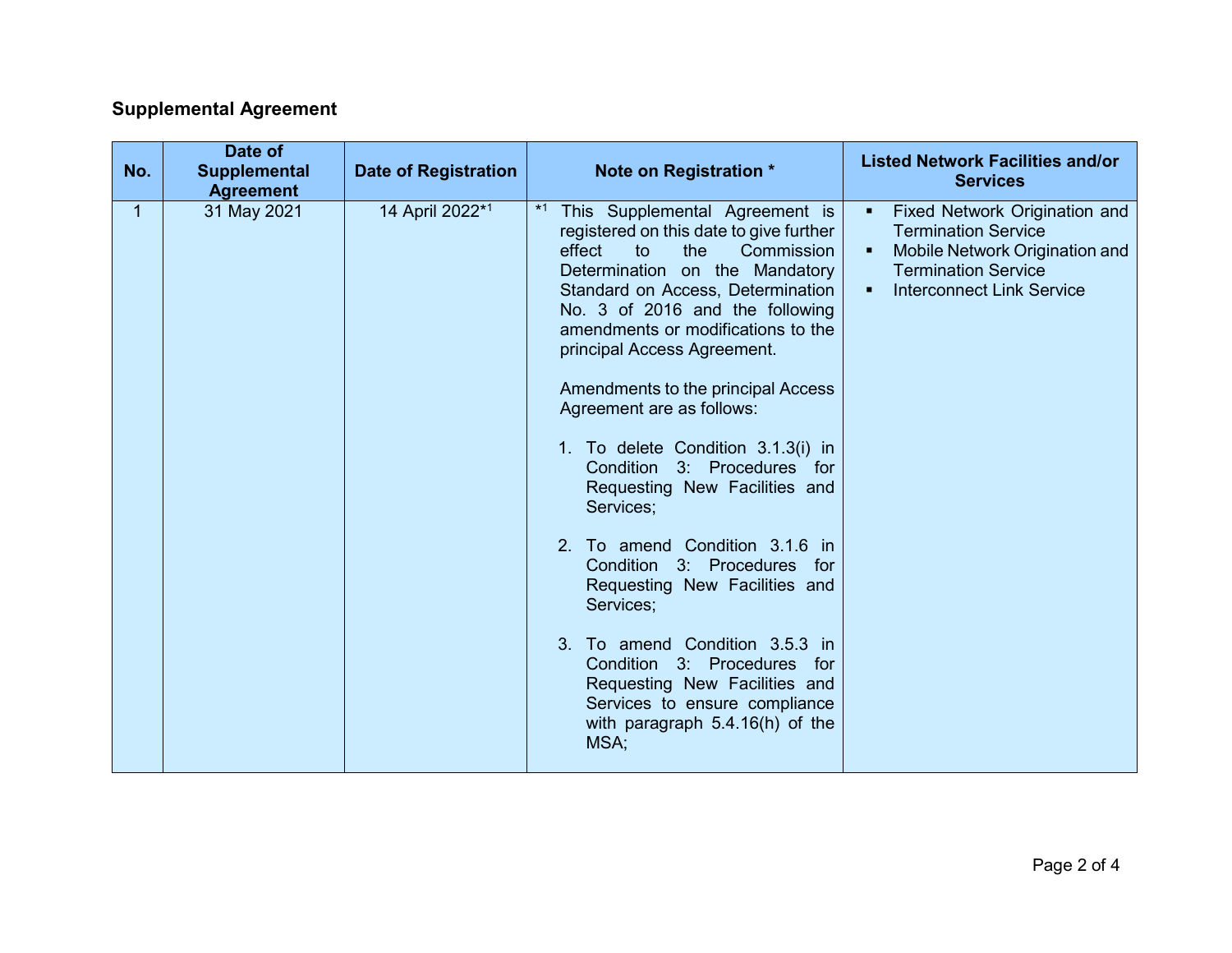| No. | Date of<br><b>Supplemental</b><br><b>Agreement</b> | <b>Date of Registration</b> | Note on Registration *                                                                                                                                                                                         | <b>Listed Network Facilities and/or</b><br><b>Services</b> |
|-----|----------------------------------------------------|-----------------------------|----------------------------------------------------------------------------------------------------------------------------------------------------------------------------------------------------------------|------------------------------------------------------------|
|     |                                                    |                             | 4. To amend Condition 3.6.1(e) and<br>Condition 3.6.4 in Condition 3:<br>Procedures for Requesting New<br><b>Facilities and Services to ensure</b><br>compliance<br>with<br>paragraph<br>5.4.11(e) of the MSA; |                                                            |
|     |                                                    |                             | 5. To amend Condition 3.7.1 in<br>Condition 3: Procedures for<br>Requesting New Facilities and<br>Services to ensure compliance<br>with paragraph $5.4.10(c)$ of the<br>MSA;                                   |                                                            |
|     |                                                    |                             | 6. To amend Condition 5.3.2 in<br>Condition<br>5:<br><b>Billing</b><br>and<br>Settlement to ensure compliance<br>with subsection 5.16.7 of the<br>MSA;                                                         |                                                            |
|     |                                                    |                             | 7. To amend Condition 10.3 and<br>Condition 10.5 in Condition 10:<br>Termination and Suspension;                                                                                                               |                                                            |
|     |                                                    |                             | 8. To amend Condition 1.6(a) in<br>Section II: Forecasting to ensure<br>compliance with subsection 5.6.7<br>of the MSA;                                                                                        |                                                            |
|     |                                                    |                             | To amend Condition 2.11 in<br>9.<br>Section II: Forecasting;                                                                                                                                                   |                                                            |